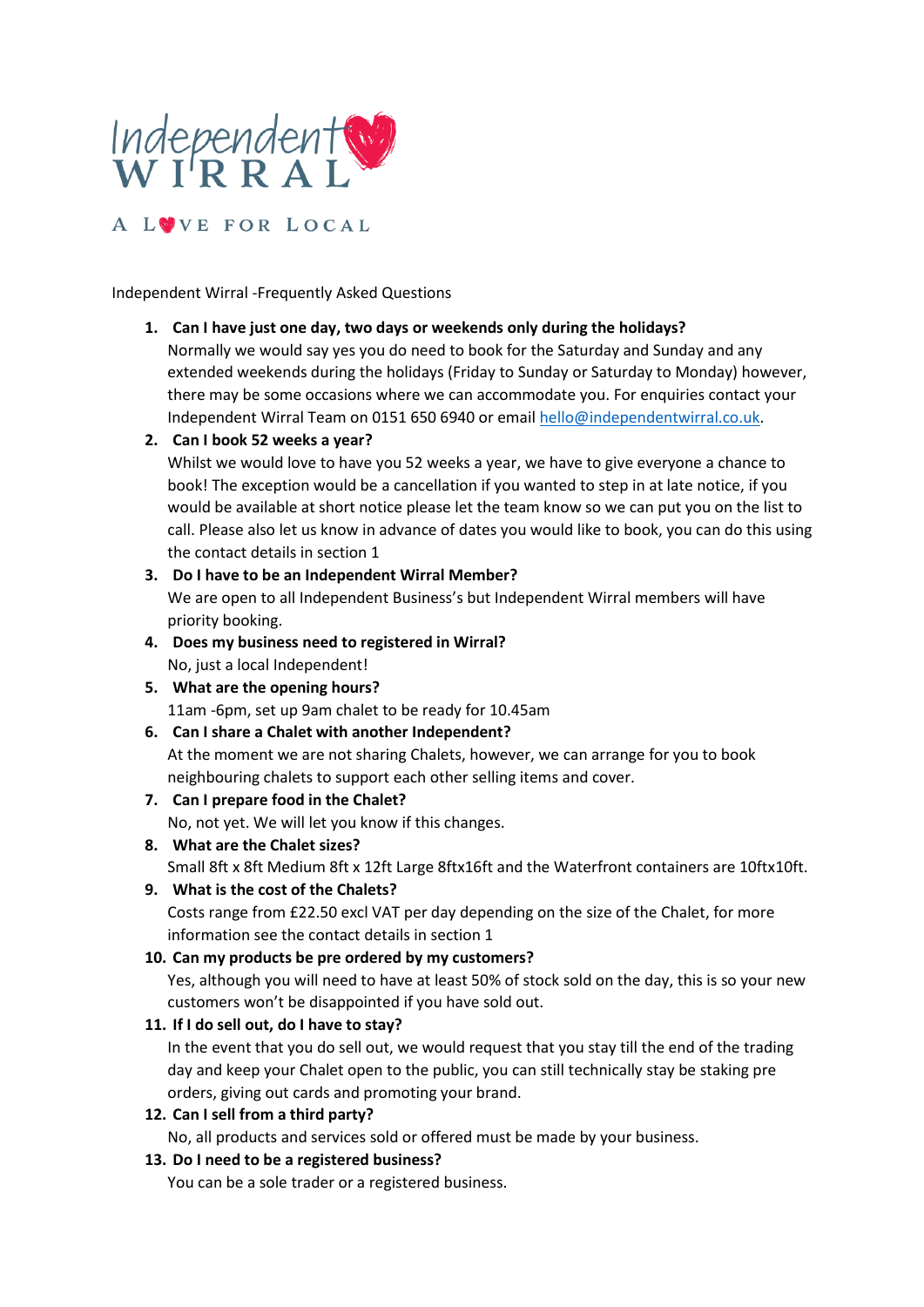

# A LUVE FOR LOCAL

#### **14. Do I need to be registered with Environmental Health?**

Yes if you are selling food to ensure customer safety and the highest standards are met.

#### **15. Do I need a Street Traders Licence?**

No, Woodside has done all the hard work for you so you don't need one!

## **16. What time can I access my unit to set up?**

You can access the Chalet from 9am, all of this will be discussed with you when you book and in your confirmation details.

## **17. Can I leave my stock over night?**

This is entirely up to you, you will not be insured and we accept no liability, but, if you do wish to leave things you can but it will be entirely at your own risk.

## **18. Do I need to be insured?**

Yes, you will need Public Liability insurance. Other traders have used Protectivity Insurance Comparison site for Market and Stall Holders. Again, it is up to you to make sure you have the right insurance and again, we accept no liability in recommending this site.

## **19. What is the cancellation policy?**

If you cancel more than 2 weeks before the date of the booking you can move to another date, if you cancel within 7 days we can not offer a refund or a date move with such short notice.

## **20. What if the weather conditions are poor?**

Although we are an outdoor market and we live in the UK with unpredictable weather, your safety is our priority. All of this will be discussed as and when the time arises.

## **21. Do I need to be an Independent Business?**

Yes, that's what Independent Wirral is all about!

## **22. What can I sell?**

So long as you don't duplicate anything that we sell at Woodside Ferry Village you can sell everything and anything as long as your business makes the products! No counterfeits are permitted but you can sell a service that your business offers. If you have any questions, ask your team.

#### **23. If I have my own business premises can I still rent a Chalet?**

Yes, by renting a Chalet you can promote your business to a different audience each time.

## **24. Can I rent more than one Chalet?**

Usually not, so we can show case as many different business's as possible but, there may be occasions where you may be able to. Again, contact your team should you wish to do this.

## **25. Can I decorate my Chalet inside and out?**

Yes, but you will need to leave the chalet as you found it. Other than bunting and signage on the outside of the Chalet, please discuss this with your team so we know what you are planning to do.

## **26. Does my Chalet have electricity?**

Yes it does but we will need to know the wattage of what you are planning to plug in, this will be discussed at the time of booking with your team.